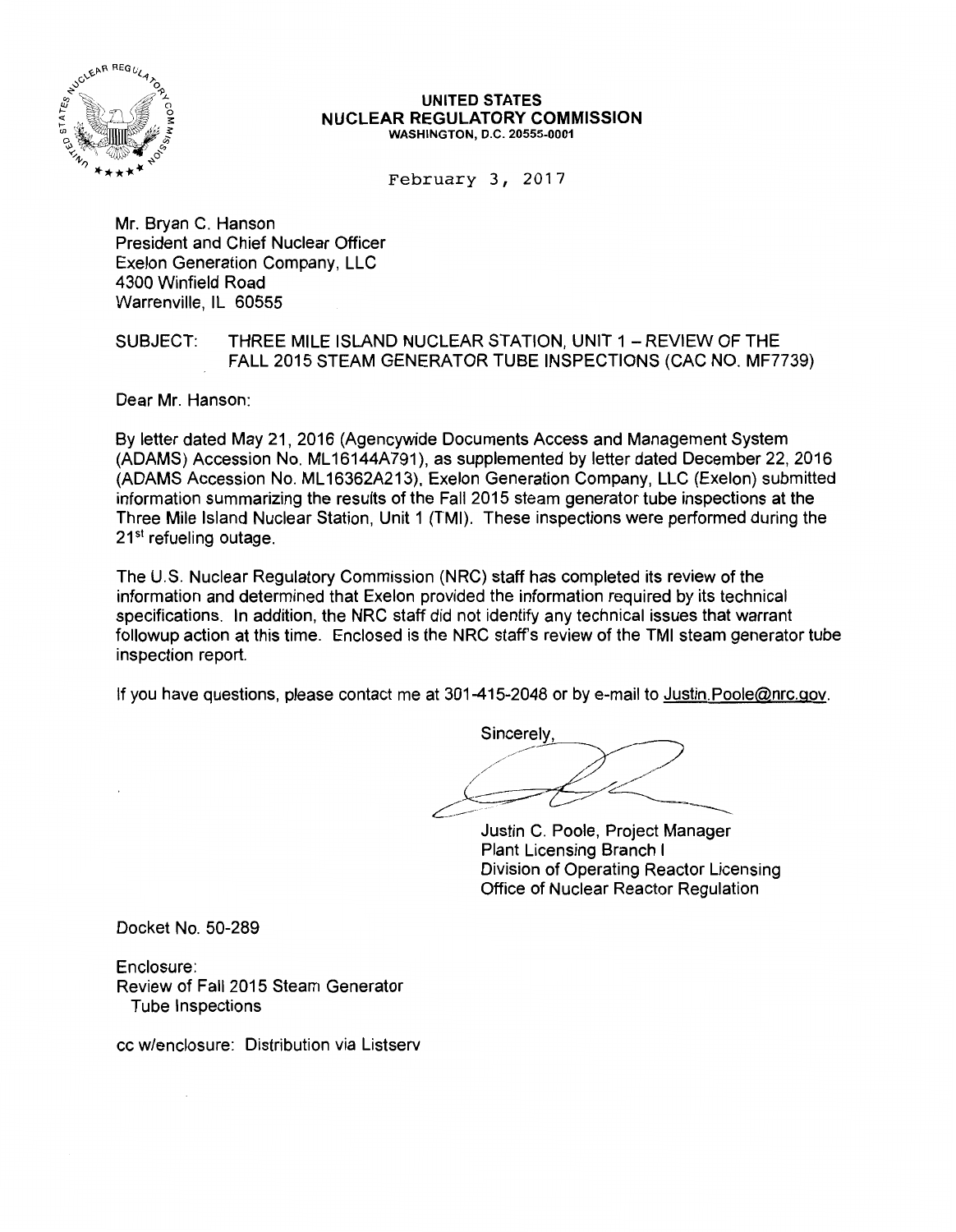# REVIEW OF THE FALL 2015 STEAM GENERATOR TUBE INSPECTIONS

## EXELON GENERATION COMPANY, LLC

### THREE MILE ISLAND NUCLEAR STATION, UNIT 1

#### DOCKET NO. 50-289

By letter dated May 21, 2016 (Agencywide Documents Access and Management System (ADAMS) Accession No. ML 16144A791), as supplemented by letter dated December 22, 2016 (ADAMS Accession No. ML 16362A213), Exelon Generation Company, LLC (Exelon, the licensee) submitted information summarizing the results of the Fall 2015 steam generator (SG) tube inspections performed at the Three Mile Island Nuclear Station, Unit 1 (TMI) during refueling outage (RFO) 21. By letter dated December 30, 2015 (ADAMS Accession No. ML 15350A196), the U.S. Nuclear Regulatory Commission (NRC) staff summarized a conference call held with the licensee regarding the Fall 2015 SG tube inspection report. The licensee also provided slides for the conference call dated November 9, 2015 (ADAMS Accession No. ML15327A081).

The two enhanced once-through SGs at TMI were manufactured by AREVA. Each SG has 15,597 tubes made out of thermally treated Alloy 690. The tubes have a nominal outer diameter of 0.625 inches and a nominal wall thickness of 0.037 inches. The SGs contain 15 stainless steel tube support plates (TSPs) that primarily have broached tri-foil holes.

The licensee provided the scope, extent, methods, and results of its SG tube inspections in the documents referenced above. In addition, the licensee described corrective actions (e.g., tube plugging) taken in response to the inspection findings.

Based on NRC staff's review of the information submitted by Exelon, the staff has the following observations and comments:

- The TSP wear indications are located primarily at or above the seventh TSP, with the highest number of indications occurring at the eighth TSP. The deepest indications were primarily located between TSPs 10 and 14. The radial location of the TSP wear is more towards the periphery at the higher TSP locations.
- During the Fall 2015 inspections, one TSP wear indication in an SG B tube at row 2, column 4, that was identified during RFO 20 in 2013 (ADAMS Accession No. ML 14143A268) has grown from approximately 28 percent to approximately 73 percent through-wall (TW) by RFO 21. During the Fall 2013 inspections, one TSP wear indication was discovered to have grown from undetectable in RFO 19 to approximately 63 percent TW by RFO 20. Both of these tubes have been plugged.
- The licensee created a structural profile for the 73 percent TW flaw using the method described in the Electric Power Research Institute Flaw Handbook. The licensee concluded that the flaw was sharply tapered and, as a result, determined

**Enclosure**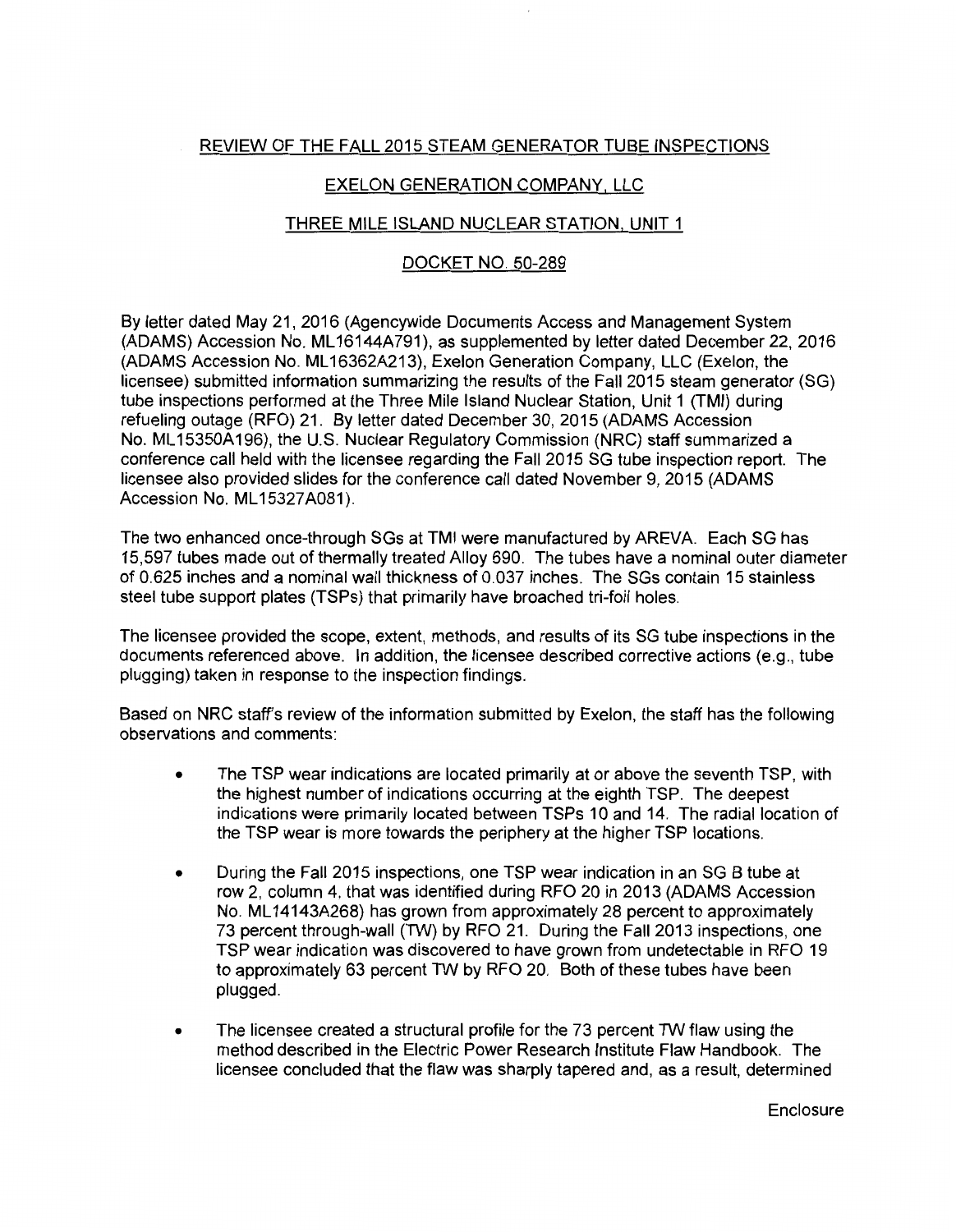a structural equivalent length of 0.45 inches and a structural equivalent depth of 64.4 percent TW. The licensee determined that the structural equivalent size and depth of the flaw falls below the condition monitoring limit curve.

Based on a review of the information provided, the NRC staff concludes that the licensee provided the information required by its technical specifications. In addition, the NRC staff concludes that there are no technical issues that warrant followup action at this time, since the inspections appear to be consistent with the objective of detecting potential tube degradation, and the inspection results appear to be consistent with industry operating experience at similarly designed and operated units.